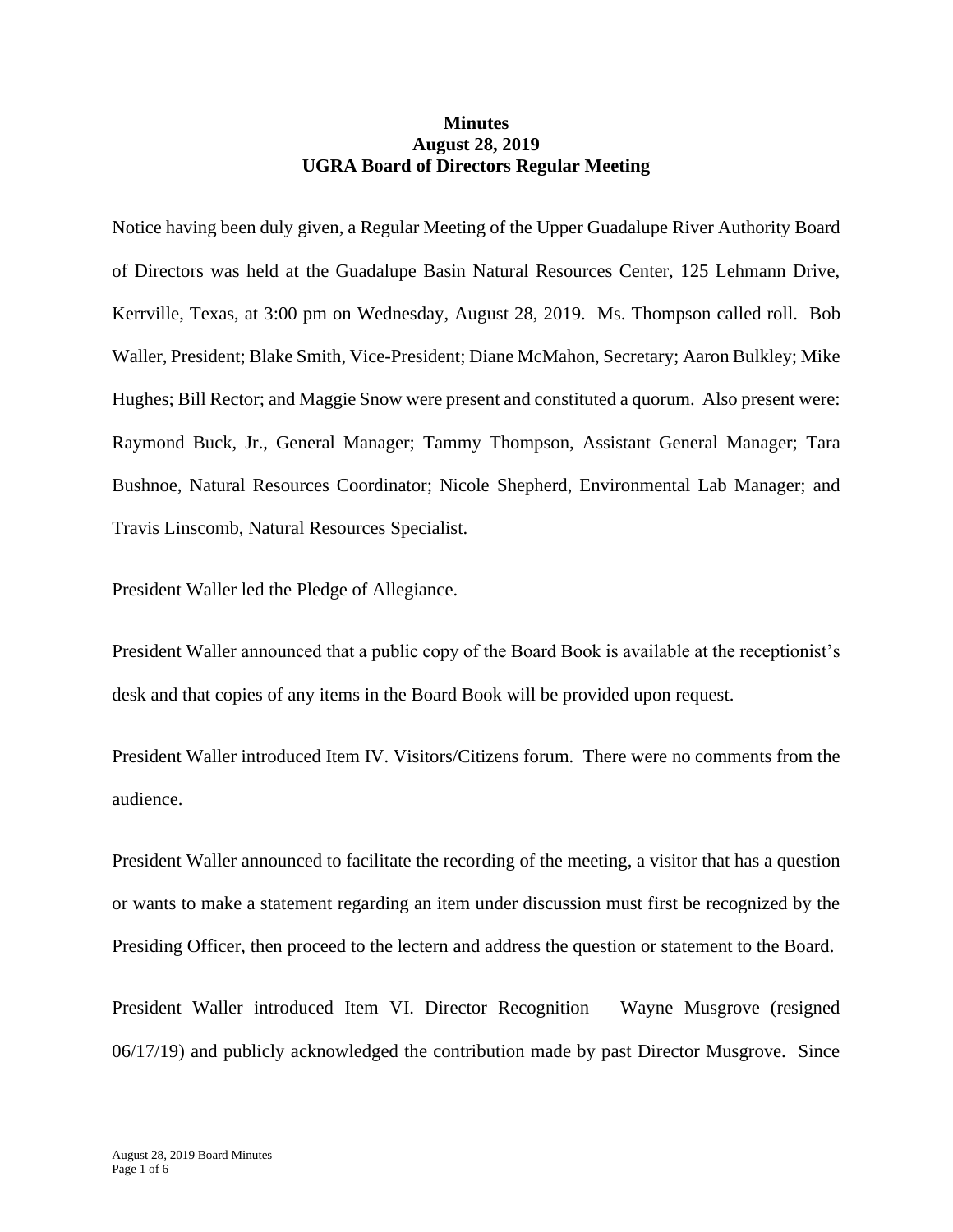Director Musgrove could not be present, the award presentation will be delayed to the September meeting of the UGRA Board of Directors.

President Waller introduced Item VII. A. Minutes of the Regular Meeting of May 22, 2019. Director McMahon moved to approve the Minutes of the Regular Meeting of May 22, 2019. Director Smith seconded the motion. There being no discussion, President Waller called for a vote. The Minutes of the Regular Meeting of May 22, 2019 were approved by a 7-0 vote. President Waller introduced Item VII. B. Financial Report for the Months Ended July 31, 2019. Mr. Buck, Jr. highlighted various revenue and expense accounts. Director Smith moved to approve the Financial Report for the Months Ended July 31, 2019. Director Smith seconded the motion. There being no discussion, President Waller called for a vote. The Financial Report for the Months Ended July 31, 2019 was approved by a 7-0 vote. President Waller introduced Item VII. C. Quarterly Investment Report for Quarter Ended June 30, 2019. Mr. Buck, Jr. presented the investment report to the Board. General discussion followed. Director Smith moved to approve the Quarterly Investment Report for the Quarter Ended June 30, 2019. Director Hughes seconded the motion. There being no further discussion, President Waller called for a vote. The Quarterly Investment Report for the Quarter Ended June 30, 2019 was approved by a 7-0 vote.

President Waller introduced Item VIII. Presentation and Discussion of Committee Reports. The following is a summary of the committee reports:

- A. Executive Committee:
	- President Waller provided the following committee updates:
		- o Met on August 20, 2019 to discuss items on the Board Meeting Agenda.
		- o Discussed charging for merchant fees and potential interest income with rate drops.
- B. Human Resources Committee:
	- Director Smith provided the following committee updates:
		- o Met on August 8, 2019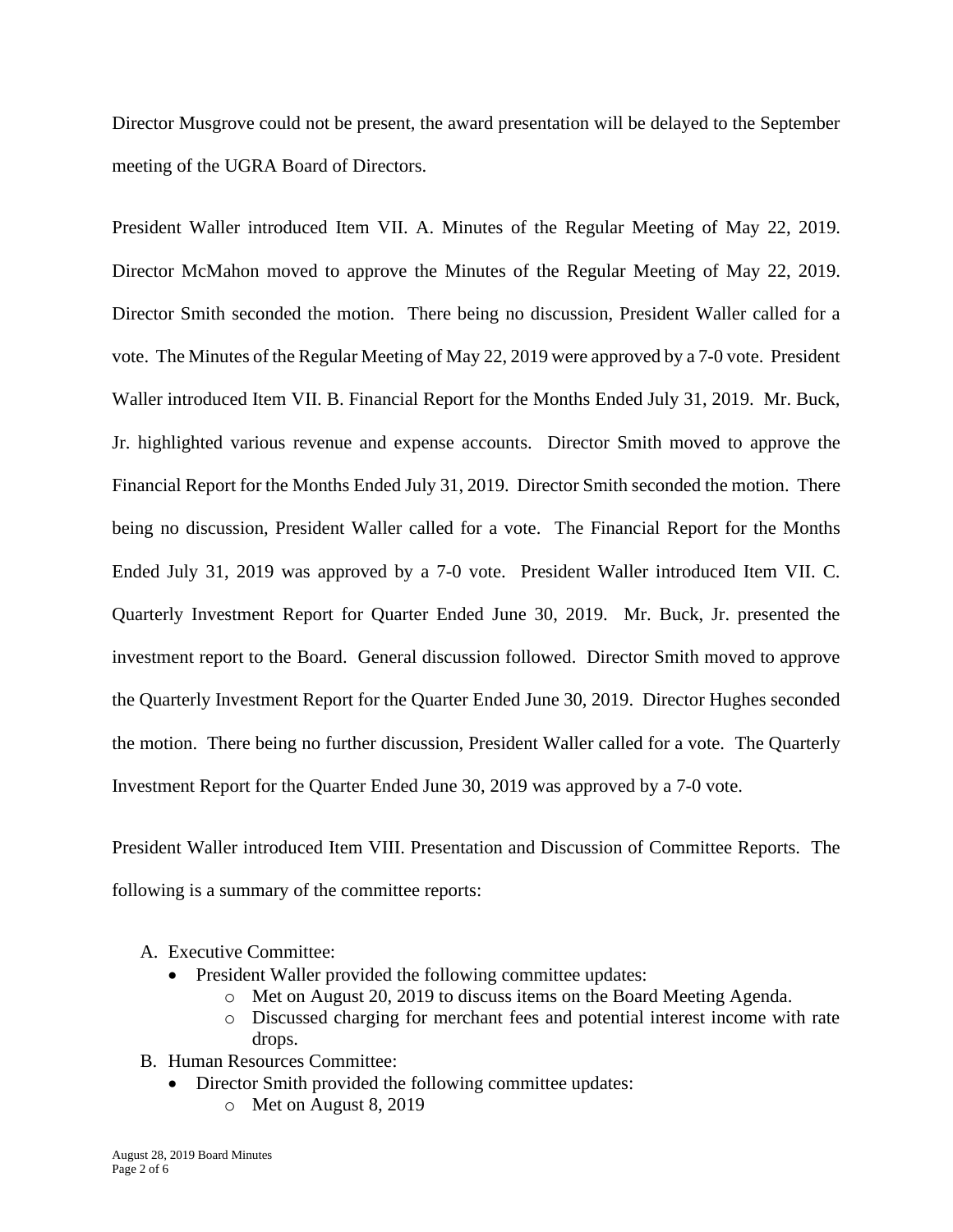- o Reviewed employee salary and benefits for proposed budget.
- o Discussed Employee Insurance Policy for staff.
- C. Outreach and Education Committee:
	- Director McMahon provided the following committee updates:
		- o Met on August 5, 2019
		- o Recap of UGRA Annual River Clean Up.
		- o Upcoming landscape techniques workshop.
		- $\circ$  Upcoming riparian landowner workshop on November  $5<sup>th</sup>$ .
		- o New programs or revisions to existing programs for FY20.
			- **EXECUTE:** Director Bulkley mentioned the discussion to develop a response metric for radio advertising.
		- o Discussed status of Educational River Boat Tour Project.
		- o Discussed items relevant to the FY20 Public Education account.
		- o Update on outreach activities since last Board meeting.
	- Mr. Buck, Jr. reported that the Rainwater Catchment System Rebate Program received 4 additional applications since the last Board meeting and in FY19, a total of 25 applications have been funded for \$1,482.
- D. Water Enhancement Program Committee:
	- Director Rector provided the following committee updates:
		- o Met on August 9, 2019.
		- o Approved design and bid specifications for K-8.
		- o Discussed items relevant to the FY20 Watershed account.
	- Director Bulkley gave a recap of the committee meeting on August 21, 2019 to discuss feral hog bounty accountability and updated the Board on potential future changes to the program.
	- Mr. Buck, Jr. reported that the Water Enhancement Cost Share Program received 4 additional applications since the last Board meeting and in FY19 a total of 19 applications have been funded for \$45,000 and treated approximately 1,012 acres. Four applications for an additional \$7,985.95 are currently on hold due to insufficient funding for this program.
- E. Water Source Development Committee:
	- Director Snow updated the Board on the current status of the quarry conversion project, noting:
		- o Additional information is still needed
		- o The committee will regroup to discuss future steps
	- General discussion followed.

President Waller introduced Item IX. Presentation and Discussion of Activity Reports. Director

McMahon reported that the Guadalupe-Blanco River Trust is in the final stages of selecting a new

executive director and that they are moving towards regaining certification. Mr. Buck, Jr. reported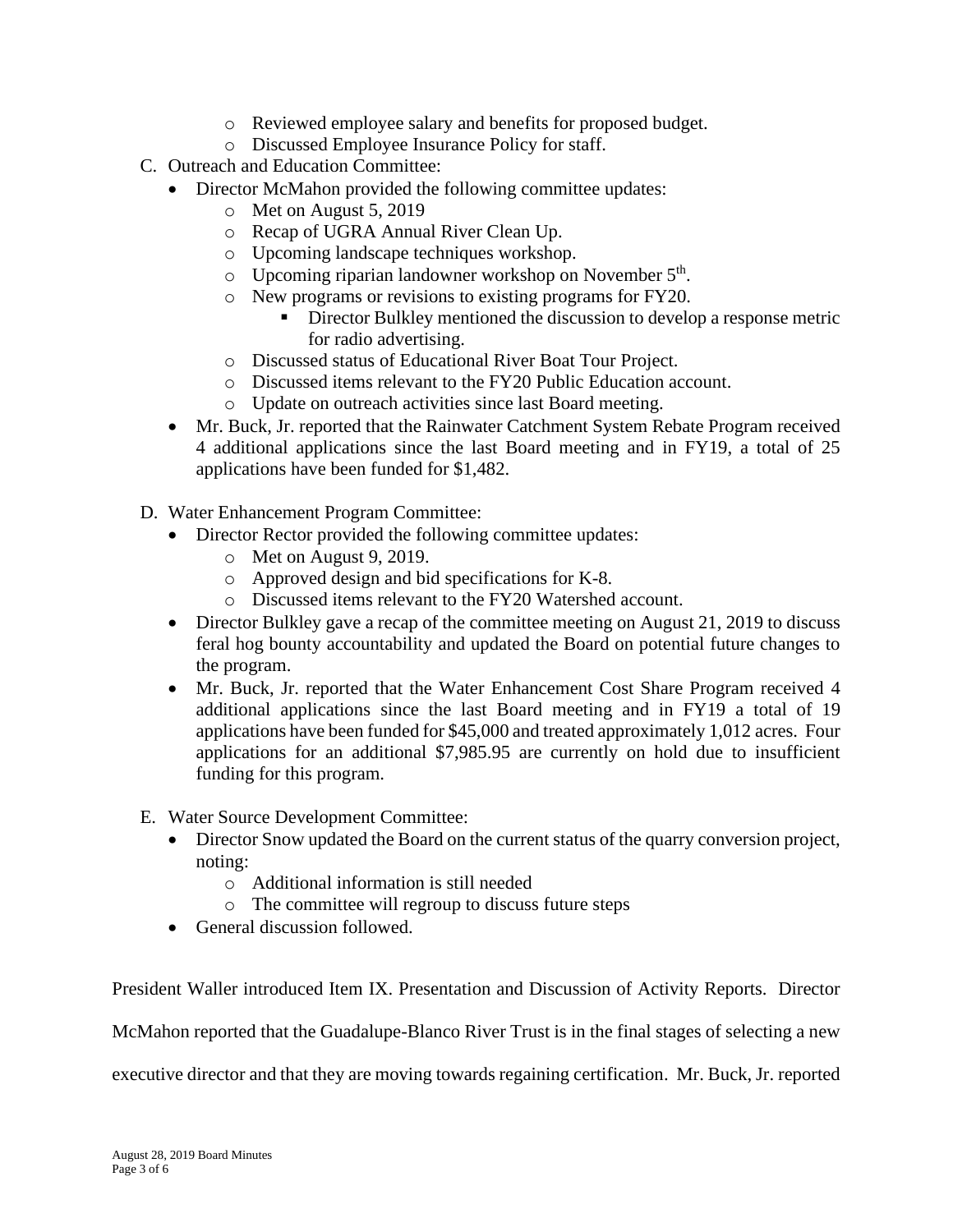the Plateau Water Planning Group (PWPG) met on 08/15/19 and appointed him to the interregional planning group. Mr. Buck, Jr. also mentioned the development of legislative recommendations to be included in section 8 of the regional water plan.

President Waller introduced Item X. 15-Year Employee Recognition: Tammy Thompson. Mr. Buck, Jr. presented Ms. Thompson with an award for fifteen years of service with UGRA. As this was a presentation only, no action was taken by the Board.

President Waller introduced Item XI. Independent Financial Auditor Selection for FY 20 Financial Audit. Mr. Buck, Jr. presented details of the selection process to the Board and noted that the Executive Committee reviewed and recommended Ede and Company as UGRA's independent financial auditor for FY20. Director Rector moved to approve Resolution No. 2019-12 Selection of Ede and Company as UGRA's Independent Financial Auditor for FY20 (FY19 financials). Director Smith seconded the motion. There being no discussion, President Waller called for a vote. Resolution No. 2019-12 was approved by a 7-0 vote.

President Waller introduced Item XII. Proposed Fiscal Year 2020 Budget. Mr. Buck, Jr. presented the draft proposed budget to the Board by highlighting proposed revenue and expenses for FY20. The draft proposed budget is presented as supporting information in determining the tax rate needed to fund the items in the budget. General discussion followed with Mr. Buck, Jr. answering questions from the Board. As this was a presentation only, no action was taken.

President Waller introduced Item XIII. Proposal for Tax Rate for Tax Year 2019 (FY20) and Setting of a Public Hearing on Said Proposed Tax Rate. Mr. Buck, Jr. presented the proposed rate and dates of the public hearing to the Board. Director Smith moved to approve Resolution No. 2019-13 Approving the Proposed Tax Rate and Setting Date and Time for a Public Hearing.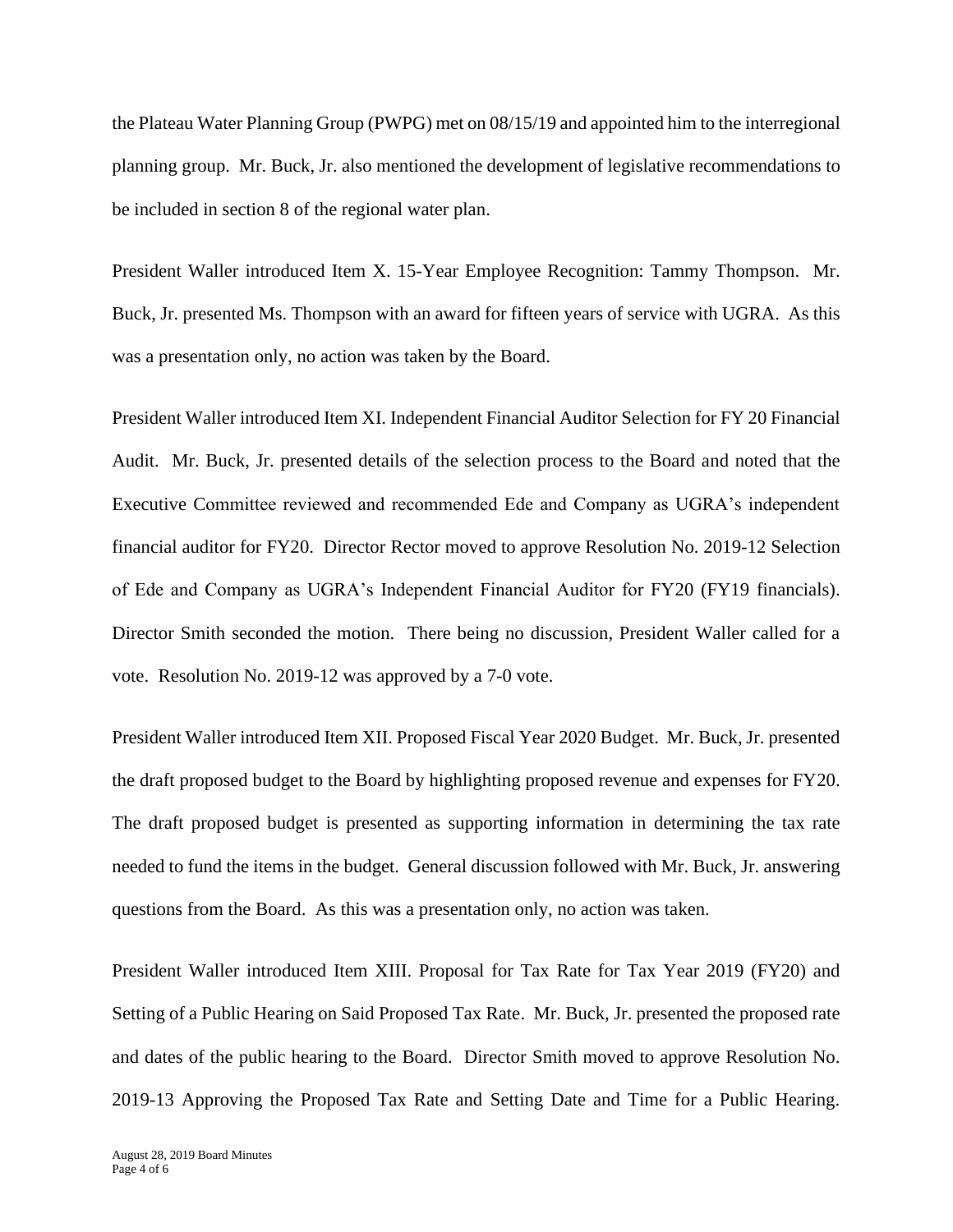Director Snow seconded the motion. There being no discussion, President Waller called for a vote. Resolution No. 2019-13 was approved with Bill Rector, Aaron Bulkley, Mike Hughes, Blake Smith, Bob Waller, Diane McMahon, and Maggie Snow voting "aye" and zero "nays".

President Waller introduced Item XIV. Contract with Texas Municipal League for UGRA Employee Insurance. Mr. Buck, Jr. presented details of the contract to the Board. Director Hughes moved to approve Resolution No. 2019-14 authorizing an employee insurance contract with TML based on the attached rerate sheet. Director Bulkley seconded the motion. There being no discussion, President Waller called for a vote. Resolution No. 2019-14 was approved by a 7-0 vote.

President Waller introduced Item XV. Environmental Laboratory Budget Amendment. Mr. Buck, Jr. presented the details of the budget amendment to the Board. Director Hughes moved to approve Resolution No. 2019-15 amending the FY19 Environmental Laboratory budget. Director McMahon seconded the motion. There being no discussion, President Waller called for a vote. Resolution No. 2019-15 as amended was approved by a 7-0 vote.

President Waller introduced Item XVI. Subagreement with GBRA for Clean Rivers Program. Ms. Bushnoe presented the details of the subagreement to the Board. Director Smith moved to approve Resolution No. 2019-16 Clean Rivers Program Subagreement for FY20-21. Director Snow seconded the motion. There being no discussion, President Waller called for a vote. Resolution No. 2019-16 was approved by a 7-0 vote.

President Waller introduced Item XVII. Appointment of Officer Nominating Committee for FY20 Officers. President Waller appointed Directors Aaron Bulkley, Mike Hughes, and Bill Rector to the Nominating Committee for FY20 Officers.